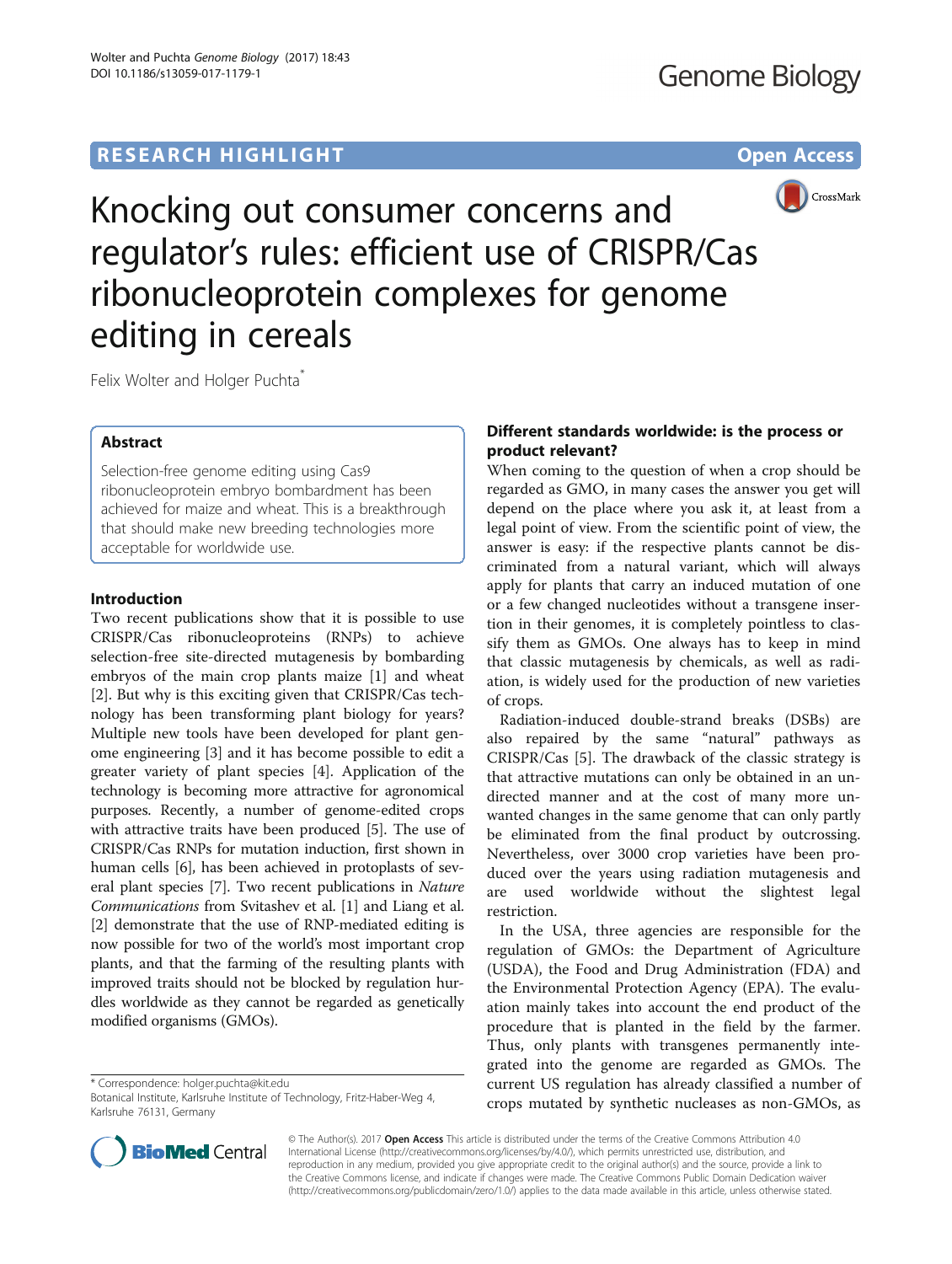they contain an induced mutation but no transgene [\[5](#page-2-0)]. In contrast, in Europe, EU legislation defines GM crops specifically as "an organism (…) in which the genetic material has been altered in a way that does not occur naturally by mating and/or natural recombination". Here, the process is also relevant, as GMO-critical organizations argue that any recombinant nucleic acid, even if only transiently applied or outcrossed from the product before planting, defines the respective plant as GMO even in the absence of the transgene in the end product. This interpretation is fortunately not generally accepted within the member states. Interestingly, at the end of 2015, the Swedish Board of Agriculture (Sweden is part of the EU) confirmed the interpretation that some plants which have had their genomes edited using CRISPR/ Cas9 technology do not fall under the European GMO definition. Nevertheless, due to public concerns, a restrictive interpretation of process principle might become an important hurdle in the future for the use of gene-edited plants within the EU, although such a regulation would never be experimentally verifiable. As the decision of the EU might be a guiding light for a number of other nations, such a decision would have worldwide consequences.

To avoid such risks, the idea arose to modify genome-editing approaches in such a way that the synthetic nuclease is not expressed in the transformed cell from a recombined nucleic acid, but is delivered in its active form similar to chemical mutagens in classic breeding. Therefore, plants where mutations are induced by proteins such as synthetic nucleases or RNPs, for example Cas9, should not fall under the current EU regulation and qualify the respective plants as non-GMOs.

# DNA-free genome editing in wheat and maize established

Due to the presence of the cell wall, efficient delivery of genome-editing reagents into intact plant cells is mainly limited to two methods: Agrobacterium-mediated delivery of transfer DNA (T-DNA) and biolistic delivery of plasmid DNA. In both cases, the delivered DNA frequently integrates into the plant genome. Now, two recent pioneering studies have demonstrated the potential of the idea to edit plant genomes without introducing foreign DNA. The group of Caixia Gao from the Chinese Academy of Science in Beijing had already shown that it is possible to achieve a high rate of edited plants without transgene integration if the use of selectable markers is omitted [\[8](#page-2-0)]. In this approach, they delivered Cas9 and sgRNA on DNA vectors without selectable markers into immature wheat embryos via particle bombardment. Plants were regenerated without selective agents within 6–8 weeks, which is a significantly shorter time period

than earlier protocols using selective agents [\[9\]](#page-2-0). Mutant analysis revealed that more than half of the regenerated mutant plants contained no transgene. They further demonstrated that Cas9 and sgRNA can be transcribed in vitro and delivered in the form of RNA. Since RNA cannot integrate into the genome, the obtained mutants are transgene-free, but mutagenesis efficiency was lower when RNA was delivered.

More recently, the same group expressed Cas9 in Escherichia coli and pre-assembled it with in vitro transcribed guide RNAs targeting two different wheat genes [[2](#page-2-0)]. After functional validation of these RNPs in protoplasts, they were delivered into immature embryo cells of wheat via particle bombardment. Again, plantlets were regenerated from bombarded embryos without the use of any selective agents within 6–8 weeks (Fig. [1\)](#page-2-0). While on-target mutagenesis of RNP delivery (up to 4.4% of regenerated plantlets showed target mutations) was comparable to DNA delivery, mutagenesis at an off-target site harbouring a single nucleotide mismatch was considerably reduced. In contrast, conventional DNA delivery led to mutagenesis at the off-target site that was comparable to ontarget mutagenesis.

The group of Mark Cigan from DuPont Pioneer, Johnston USA, performed similar experiments in maize [[1\]](#page-2-0). They delivered pre-assembled RNPs targeting four different genes into immature embryo cells via particle bombardment. Again, plants were regenerated without selectable markers and, depending on the target, 2.4–9.7% of plants showed mutated alleles. Notably, not a single regenerated plant showed mutations at an off-target site harbouring two PAM distal mismatches. Just as in wheat, off-target mutations were only detectable by amplicon deep sequencing of bombarded embryos. In maize, RNP delivery also enabled homologous recombination (HR)-mediated precise gene editing of the endogenous ALS2 when a 127-bp single-stranded repair template for HR was co-delivered. This demonstrates the much broader applicability of RNP delivery than mere gene disruption.

In addition to the discussed benefits concerning legal regulation, this new technology has two additional advantages. First, off-site effects were drastically reduced compared with conventional DNA delivery, which is clearly beneficial for the development of new crop varieties. Second, when DNA is integrated into the genome in the breeding process it needs to be segregated away by backcrossing. However, this can be quite time consuming in the case of crops such as wheat and maize with complex genomes and/or long breeding cycles. This additional effort can be safely omitted with this new exciting technology.